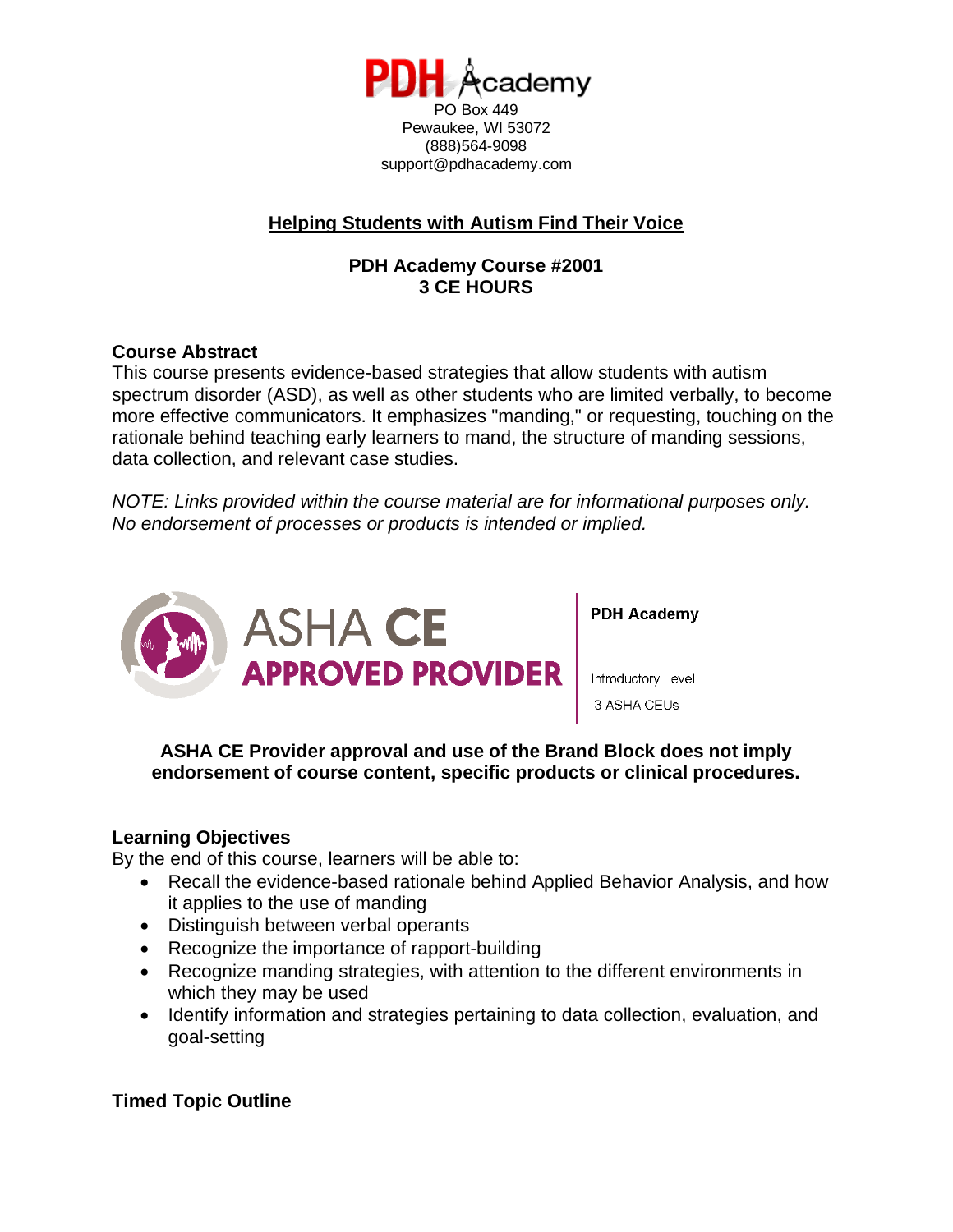- I. Introduction (5 minutes)
- II. Evidence-based Practice and Applied Behavior Analysis (15 minutes)
- III. Verbal Behavior, Verbal Operants (5 minutes)
- IV. The Power of Manding (100 minutes)

Pairing, Manding 101, Manding in the Natural Environment, Structured Manding Sessions, Manding Throughout the Day

- V. Data Collection, Evaluation, and Goal-Setting (20 minutes)
- VI. Case Studies & Conclusion (15 minutes)

VII. Handout, Additional Resources, References, and Exam (20 minutes)

#### **Delivery Method**

Correspondence/internet self-study with interactivity, including a provider-graded final exam. *To earn continuing education credit for this course, you must achieve a passing score of 80% on the final exam.*

#### **Accessibility and/or Special Needs Concerns?**

Contact customer service by phone at (888)564-9098 or email at support@pdhacademy.com.

#### **Course Author Bio and Disclosure**

Rosemarie Griffin, MA, CCC-SLP, BCBA, COBA, is a licensed speech-language pathologist, board certified behavior analyst, and product developer. She completed her Master's degree at Kent State University, her education specialist degree in school administration at Cleveland State University, and coursework leading to licensure as a board certified behavior analyst at the University of North Texas. Since 2003, Mrs. Griffin has worked as a speech-language pathologist and has held positions at the Cleveland Clinic Lerner School and at the STARS program (Specialized Teaching for students with Autism and Resources Services) with the Geauga County Educational Service Center. A move to Texas allowed Mrs. Griffin to become an autism facilitator and support specialist for Leander Independent School District in Austin, Texas. Currently she splits her time between KidsLink and a local public school system.

Mrs. Griffin is a member of the adjunct faculty at Kent State University in Kent, Ohio. She is fully licensed by both the Ohio Board of Speech Pathology and Audiology and the Ohio Department of Education, and she is a certified member of the American Speech-Language-Hearing Association (ASHA). She is also fully licensed by the Behavior Analyst Certification Board and by the Ohio Board of Psychology. Mrs. Griffin is passionate about lecturing on effective communication services for students with autism and has done so for many organizations, including the Ohio Speech-Language-Hearing Association, Milestones, and SpeechPathology.com. She is also the creator of the Action Builder Cards for systematic language instruction.